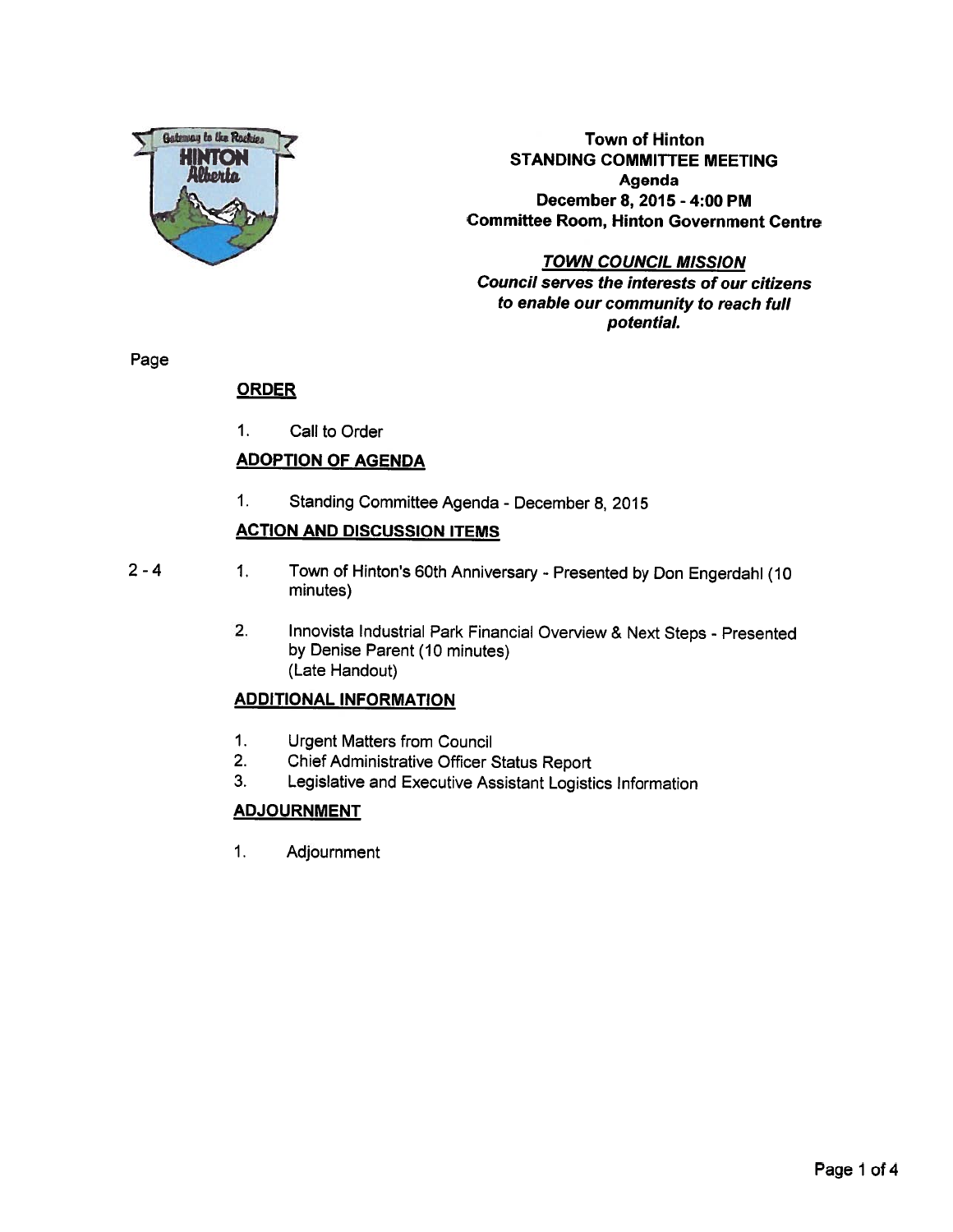

## **TOWN OF HINTON** DIRECTION REQUEST

DATE: November 30, 2015 TO: STANDING COMMITTEE OF COUNCIL DECEMBER 8, 2015 FROM: Don Engerdahl, Arts & Culture Coordinator REVIEWED BY: Hans van Klaveren, Parks, Recreation & Culture Manager and Laura Howarth, Director of Community & Protective Services APPROVED BY: Mike Schwirtz, Chief Administrative Officer RE: Town of Hinton's 60<sup>th</sup> Anniversary (Incorporated 1956-2016) Purpose: This item is before Council: 1. for their discussion and if Council would like to proceed with activities to celebrate the Town of Hinton's 60 years of incorporation;

#### 2. to provide Administration with direction on next steps.

#### **Issue**

The timing of Council's direction pre-empts the <sup>2016</sup> budget process in order to:

- $\checkmark$  prepare a branding and promotion plan;
- $\checkmark$  initiate and establish partnerships; and
- $\checkmark$  enhance events / activities that occur early in the year (i.e. kick-off the year of anniversary celebrations with fireworks during Winter Magic Festival).

Financial resources of \$15,000 are required before the <sup>2016</sup> budget approva<sup>l</sup> in order to set these early <sup>p</sup>lanning and implementation steps in motion.

#### **Administration Comments on Situation / Options**

An anniversary provides the opportunity for the community and its citizens to come together in celebration and highlight our past. As well as commemorative milestones and successes, the accomplishments of individuals, businesses and organizations both pas<sup>t</sup> and presen<sup>t</sup> can be recognized.

<sup>A</sup> strong sense of connection with (the history of) the <sup>p</sup>lace where you live, work and grow up is important for all generations; celebrating these as <sup>a</sup> united community further strengthens the bonds among generations. It enhances quality of life, sense of belonging and contributes to the attraction and retention of citizens. It has <sup>a</sup> positive impact particularly on the social and economic environment, and therefore the resiliency and sustainability of Hinton.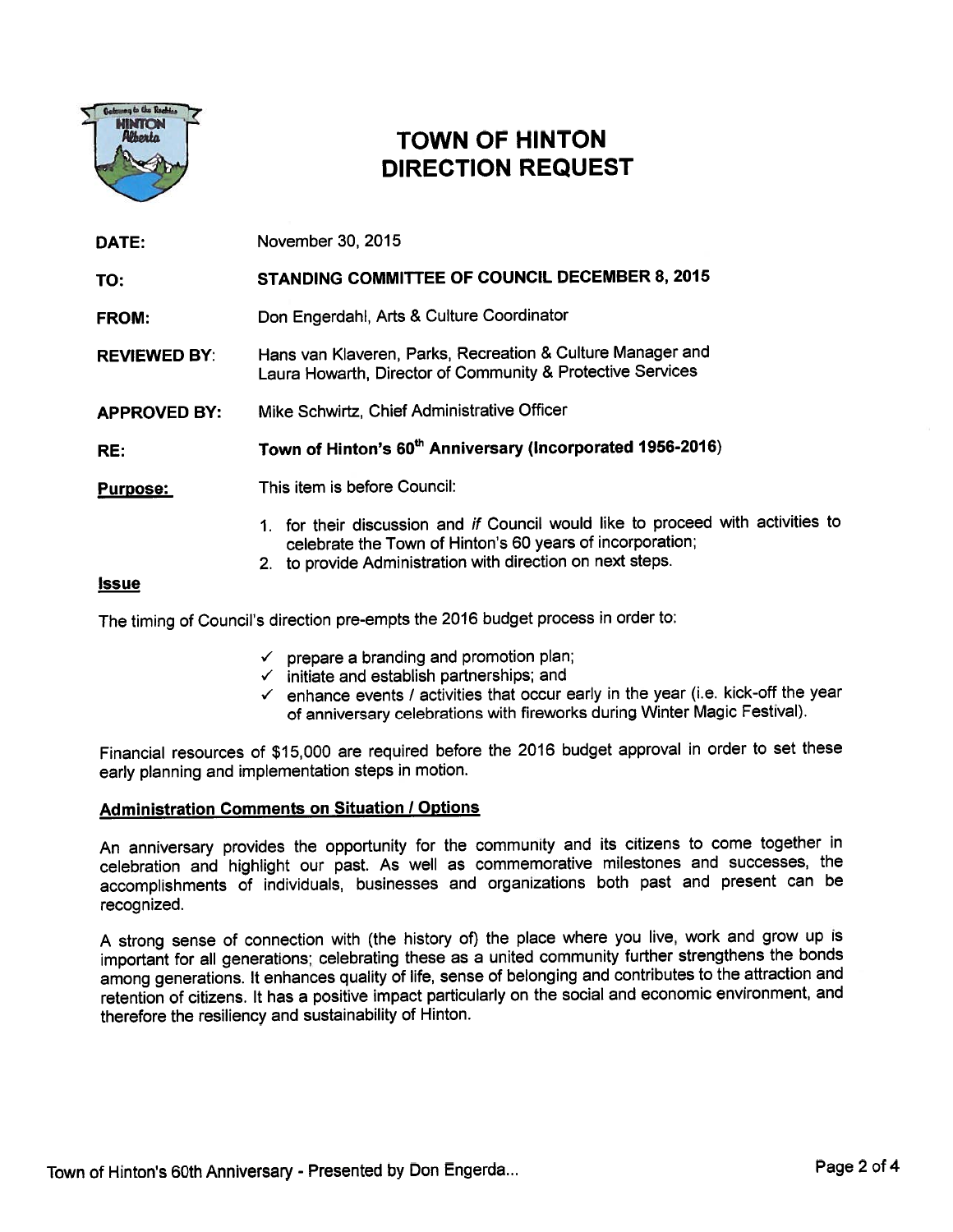Implementing the proposed project <sup>p</sup>lan achieves the following deliverables:

- Celebrates Hinton's 60<sup>th</sup> Anniversary of Incorporation through community events, festivals<br>fireworks, and new one-time initiatives;
- Develops <sup>a</sup> marketing and promotion strategy to brand the anniversary year;
- Provides community gathering opportunities through community BBQs and enhancement to existing festivals and town sanctioned events; and
- Shares in the successes of our citizens and celebrates our vibrant history through profiles in the media, displays, banners, publications and reenactments.

In seeking direction from Council, Administration offers the following deliberative options:

- 1. Advance the proposed project <sup>p</sup>lan:
	- a) IN FULL:

Direct Administration to bring this matter before Council at their Regular Meeting on December 15, 2015 for decision to proceed with the full project plan concept for the Town's 60<sup>th</sup> Anniversary celebrations costing \$60, from the <sup>2015</sup> Council Contingency Fund and the remaining \$45,000 to be requested through the <sup>2016</sup> Operating Budget.

b) IN PART:

Direct Administration to bring this matter before Council at their Regular Meeting on December 15, 2015 for a decision to proceed with a modified plan for the Town's 60<sup>th</sup> Anniversary celebrations costing not more than \$ allocated from the 2015 Council Contingency Fund and the remaining financial resources (if needed) to be requested through the <sup>2016</sup> Operating Budget.

2. Accept for information: Council will not to proceed with <sup>p</sup>lans and funding at this time.

#### Administration's Conclusion / Proposed Direction

Administration proposes this item come before Council on December 15, <sup>2015</sup> for decision to include a full project plan and funding options celebrating the 60<sup>th</sup> Anniversary of the Town of Hinton's incorporation.

#### Chief Administrative Officer's Comments

Administration is seeking direction on this work plan now as a number of the activities require immediate funding and or planning. Administration needs to clarify with Council on whether this scope and budget meet your exp

#### Attachment(s):

1. 60<sup>th</sup> Anniversary Project Plan (high-level)